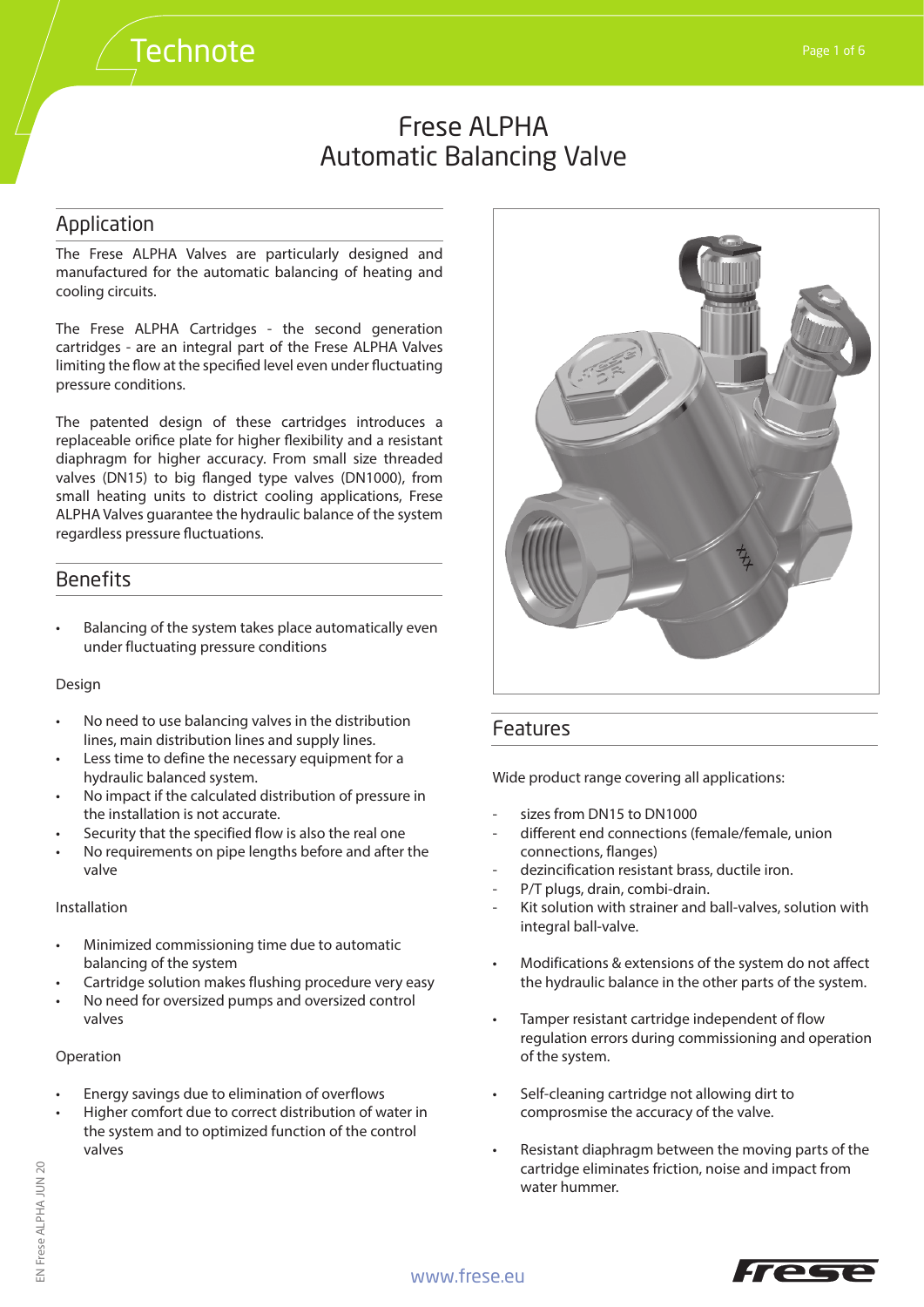## Female/Female threaded

**Technote** 

A very simple and efficient solution for automatic balancing of heating/cooling circuits.

### Technical data

| <b>Valve Housing:</b>        | DZR brass, CW602N                   |
|------------------------------|-------------------------------------|
| O-rings:                     | EPDM                                |
| <b>Pressure class:</b>       | <b>PN25</b>                         |
| Temperature:                 | $-20^{\circ}$ C to $+120^{\circ}$ C |
| <b>Diff. Pressure Range:</b> | 7 - 600 kPa                         |
| Thread:                      | ISO 228                             |

Frese product numbers are marked with an X. X represents the 5 different options available for different accessory features - see below.

E.g. 49-9041 = Frese ALPHA DN32 equipped with 2 pcs. 1" P/T-Plugs.

Flow Cartridge is selected from Cartridge Catalogues and ordered under individual numbers.

| Frese no. | Dimensions  |
|-----------|-------------|
| 49-900X   | <b>DN15</b> |
| 49-901X   | DN20        |
| 49-902X   | <b>DN25</b> |
| 49-903X   | DN25L       |
| 49-904X   | <b>DN32</b> |
| 49-905X   | DN40        |
| 49-906X   | <b>DN50</b> |

| The pipe system shall be properly ventilated to avoid |
|-------------------------------------------------------|
| risk of air pockets. Glycolic mixtures up to 50% are  |
| applicable (both ethylene and propylene).             |
| Recommendation: Water treatment to VDI 2035.          |



| <b>Accessories</b>        |    |                       |        | $\overline{2}$ |                         | $\overline{4}$ |        | 5                             | 6           |     |     |                      |
|---------------------------|----|-----------------------|--------|----------------|-------------------------|----------------|--------|-------------------------------|-------------|-----|-----|----------------------|
| W, H & L<br>are stated in | 鲁  |                       | 盒<br>ᆸ | 峊<br>늡         | ₩                       | \$             | å<br>Ŧ | 峊<br>ᆸ                        | ₩           | 冒   |     |                      |
| [mm]                      |    | 2 pcs<br>1" P/T plugs | 2 pcs  | 2" P/T plugs   | Plug and<br>drain valve |                |        | Combidrain<br>and 2"P/T plugs | 2 pcs plugs |     |     | <b>Net</b><br>Weight |
| <b>Dimensions</b>         | W  | H                     | W      | H              | W                       | H              | W      | H                             | W           | H   | L   | Kg                   |
| 15                        | 49 | 83                    | 64     | 121            | 57                      | 85             | 65     | 121                           | 43          | 69  | 69  | ~10.50               |
| 20                        | 49 | 83                    | 64     | 121            | 57                      | 85             | 65     | 121                           | 43          | 69  | 77  | ~10.50               |
| 25                        | 53 | 83                    | 68     | 121            | 61                      | 85             | 69     | 121                           | 46          | 69  | 84  | ~10.65               |
| 25L/32/40                 | 63 | 112                   | 77     | 150            | 70                      | 114            | 78     | 150                           | 63          | 109 | 115 | ~1.45                |
| 50                        | 72 | 112                   | 82     | 150            | 75                      | 114            | 83     | 150                           | 63          | 109 | 130 | ~1.45                |

#### **Specification text**

The valve shall operate by means of an automatic balancing cartridge with replaceable orifice plate and internal diaphragm. The pressure class of the valve shall be PN25. The valve housing shall be made of DR brass.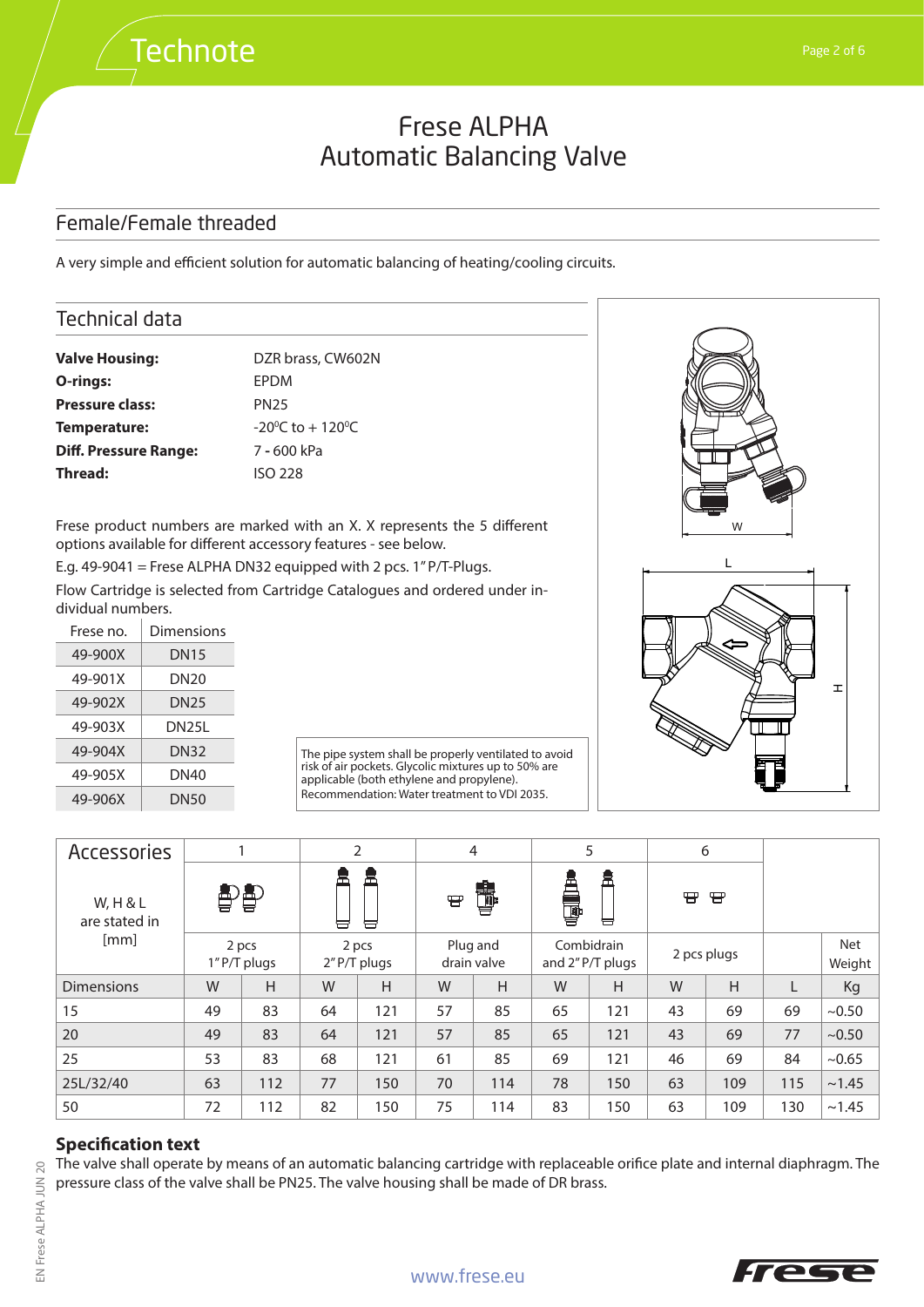## ALPHA kit

A kit solution containing an Alpha Female / Female Valve, a strainer and two isolation ball-valves.

## Technical data

#### **ALPHA Valve:**

**Valve Housing:** DZR brass, CW602N **O-rings:** EPDM **Seal:** PTFE **Pressure class:** PN25 **Temperature: Diff. Pressure Range:** 7 - 600 kPa **Thread:** ISO 228

**Strainer:**

**Filter:** Stainless steel **Seal:** PTFE **Mesh:** 32 (0,5 mm) **Pressure class:** PN16 **Temperature: Thread:** ISO 228

#### **Ball Valve:**

**O-rings:** EPDM **Seal:** PTFE **Pressure class:** PN20 **Temperature: Thread:** ISO 228

C to  $+120^{\circ}$ C **Flow range:** See Cartridge Catalogue

**Valve Housing:** DR, Dezincification Resistant Brass  $-20$  to  $+150$ <sup>o</sup>C

**Valve Housing:** DR, Dezincification Resistant Brass  $-20$  to  $+110$ <sup>o</sup>C



Flow Cartridge is selected from Cartridge Catalogues and ordered under individual numbers.

Please see accessories for feature selection.

| Frese no. | Dimensions         |
|-----------|--------------------|
| 49-9466   | <b>DN15</b>        |
| 49-9476   | <b>DN20</b>        |
| 49-9486   | <b>DN25</b>        |
| 49-9496   | DN <sub>25</sub> L |
| 49-9506   | <b>DN32</b>        |
| 49-9516   | DN40               |
| 49-9526   | <b>DN50</b>        |

|          | <b>Dimensions</b> | Weight [kg] | $L$ [mm] | $H$ [mm] |  |
|----------|-------------------|-------------|----------|----------|--|
|          | <b>DN15</b>       | 0.158       | 56       | 41       |  |
|          | <b>DN20</b>       | 0.282       | 69       | 50       |  |
| Strainer | <b>DN25</b>       | 0.440       | 82       | 62       |  |
|          | <b>DN32</b>       | 0.638       | 90       | 71       |  |
|          | <b>DN40</b>       | 0.820       | 101      | 78       |  |
|          | <b>DN50</b>       | 1.280       | 121      | 96       |  |
|          |                   |             |          |          |  |
|          | <b>Dimensions</b> | Weight [kg] | $L$ [mm] | $H$ [mm] |  |
|          |                   |             |          |          |  |

| $H$ [mm] | $L$ [mm] | Weight [kg] | Dimensions  |
|----------|----------|-------------|-------------|
| 44       | 62       | 0.195       | <b>DN15</b> |
| 47       | 73       | 0.327       | <b>DN20</b> |
| 55       | 85       | 0.502       | <b>DN25</b> |
| 75       | 106      | 0.869       | <b>DN32</b> |
| 82       | 113      | 1.348       | <b>DN40</b> |
| 94       | 135      | 2.371       | <b>DN50</b> |

The pipe system shall be properly ventilated to avoid risk of air pockets. Glycolic mixtures up to 50% are applicable (both ethylene and propylene). Recommendation: Water treatment to VDI 2035.

## **Specification text**

The valve shall operate by means of an automatic balancing cartridge with replaceable orifice plate and internal diaphragm. The pressure class of the valve shall be PN25. The valve housing shall be made of DR brass. The housing of the strainer shall be made of DR brass; the filter shall be replaceable and made of stainless steel. The filter mesh shall be 32 (0.5 mm).

Ball Valve

 $\overline{5}$ 

Valve

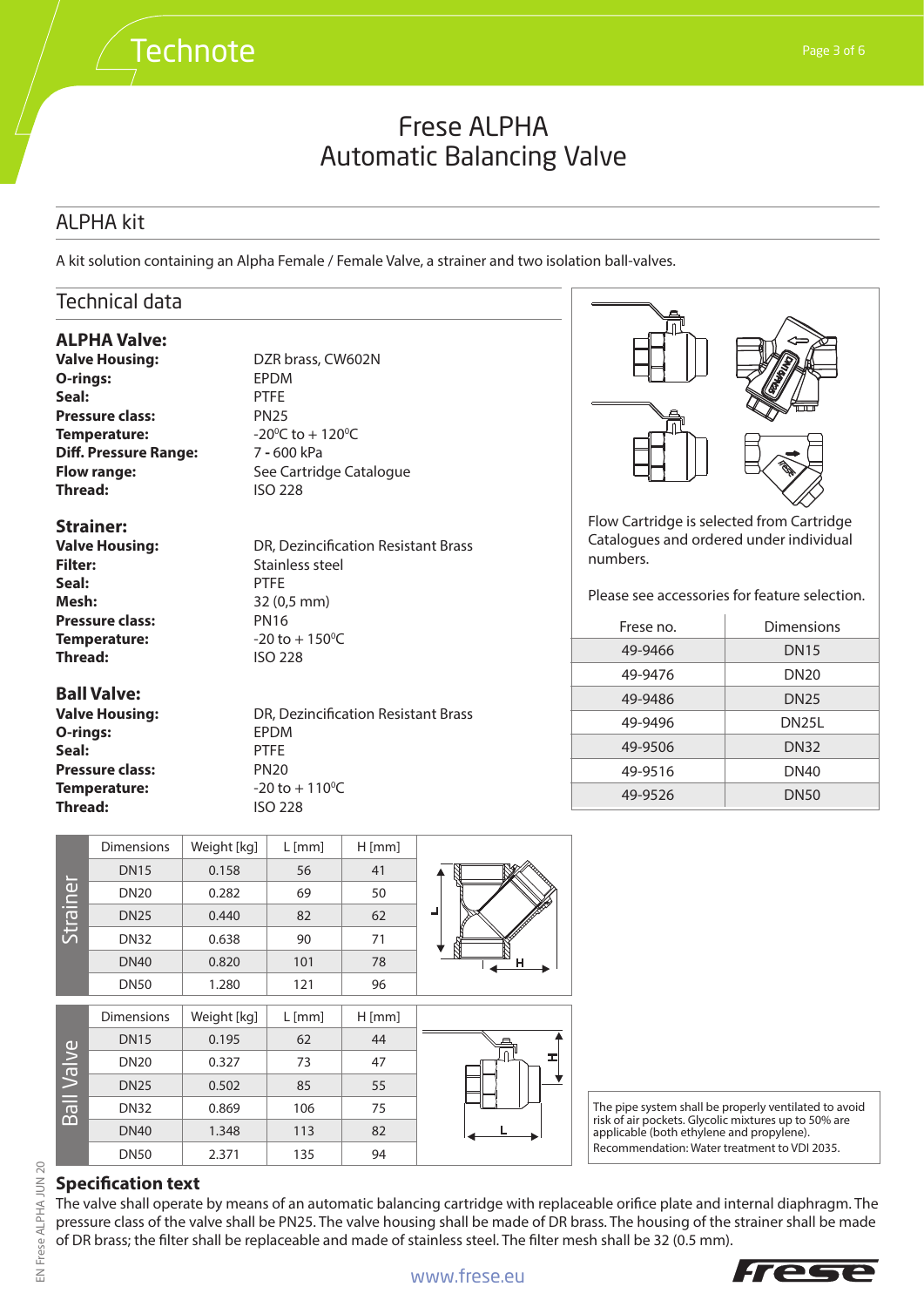## Fixed Female/Male for union connection

**Technote** 

An automatic balancing valve with an integral ball valve and one union end for ease of installation



The pipe system shall be properly ventilated to avoid risk of air pockets. Glycolic mixtures up to 50% are applicable (both ethylene and propylene). Recommendation: Water treatment to VDI 2035.

Tec

## **Specification text**

**Material in contact with water**

type. Length is total valve length with one union connection. Length in mm.

The valve shall operate by means of an automatic balancing cartridge with replaceable orifice plate and internal diaphragm. The pressure class of the valve shall be PN25. The valve housing shall be made of DR brass. The housing shall have one fixed threaded end and one union end. The valve includes an integral ball valve with handle.

28 mm 43-4105/128

DN20 43-4312/132 18 mm 43-4103/127 DN25  $|43-4314/146|$  22 mm  $|43-4104/129$ 

DN25L 43-5330/200 28 mm 43-5122/180 DN32 43-5332/200 35 mm 43-5123/197 DN40 43-5334/202 42 mm 43-5124/197

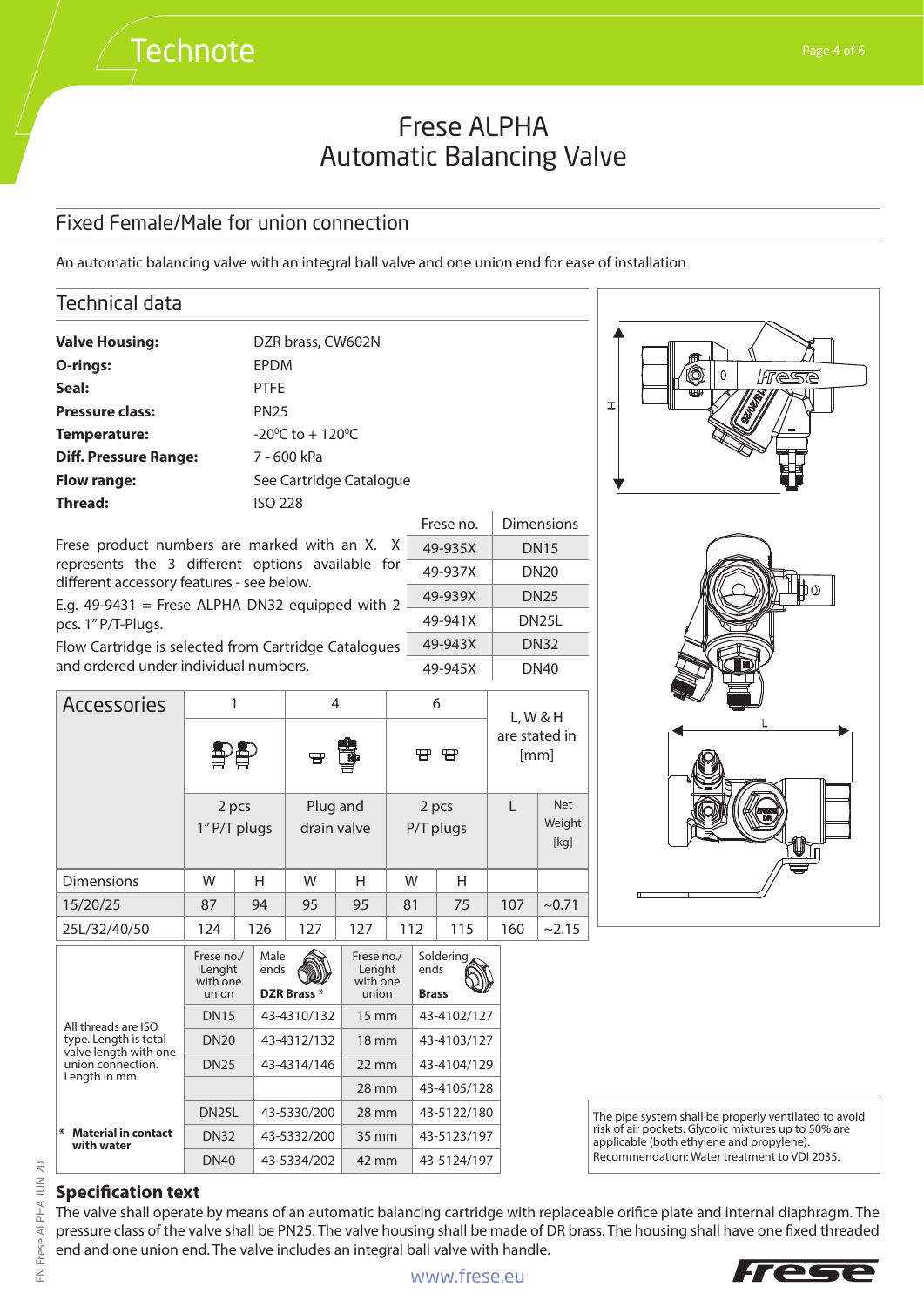### Fixed Female/Female for union connection

**Technote** 

An automatic balancing valve with an integral ball valve and one union end for ease of installation



|                                                                       | Frese no./<br>Lenght<br>with one<br>union | Female<br>ends<br>DZR Brass* |
|-----------------------------------------------------------------------|-------------------------------------------|------------------------------|
| All threads are ISO<br>type. Length is total<br>valve length with one | <b>DN15</b>                               | 43-4210/129                  |
|                                                                       | <b>DN20</b>                               | 43-4212/129                  |
| union connection.                                                     | <b>DN25</b>                               | 43-4214/146                  |
| Length in mm.                                                         |                                           |                              |
|                                                                       | DN <sub>25</sub> L                        | 43-5230/195                  |
| *<br><b>Material in contact</b><br>with water                         | <b>DN32</b>                               | 43-5232/195                  |
|                                                                       | <b>DN40</b>                               | 43-5234/200                  |

The pipe system shall be properly ventilated to avoid risk of air pockets. Glycolic mixtures up to 50% are applicable (both ethylene and propylene). Recommendation: Water treatment to VDI 2035.

## **Specification text**

The valve shall operate by means of an automatic balancing cartridge with replaceable orifice plate and internal diaphragm. The pressure class of the valve shall be PN25. The valve housing shall be made of DR brass. The housing shall have one fixed threaded end and one union end. The valve includes an integral ball valve with handle.